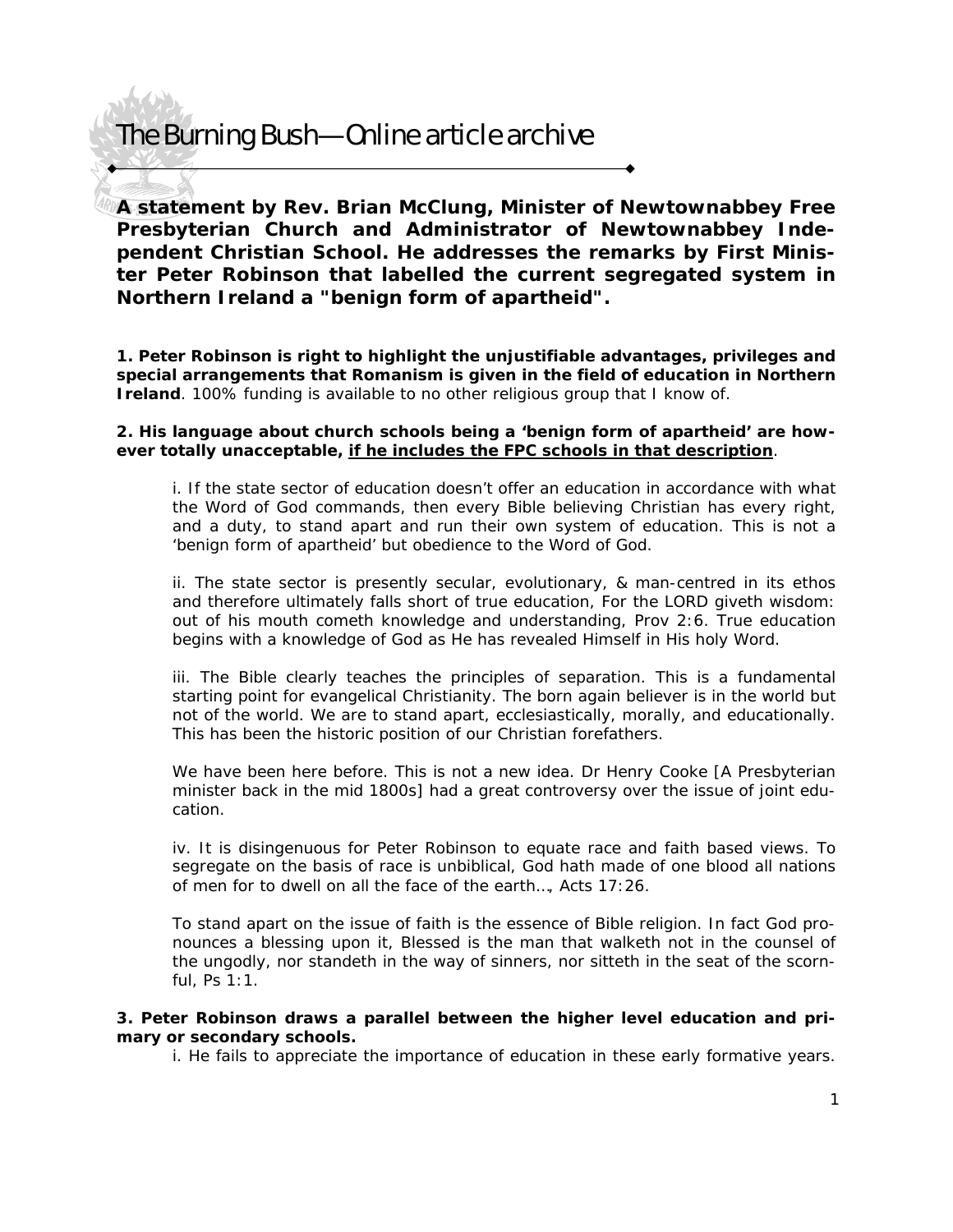## The Burning Bush—Online article archive

**SARD THE OLDER SOMEONE GROWS the more they should be able to discern between what is** truth and what is error. In early years there is the additional aspect of a pupils' character forming.

ii. If there was a Christian University/College holding to evangelical principles then I would certainly encourage Christians to attend there. This is due to the fact that sinful example has a detrimental effect upon the youth. So much behaviour is learned by watching others. God commands us to be wise unto that which is good, and simple concerning evil, Rom 16:19; Finally, brethren, whatsoever things are true, whatsoever things are honest, whatsoever things are just, whatsoever things are pure, whatsoever things are lovely, whatsoever things are of good report; if there be any virtue, and if there be any praise, think on these things, Phil 4:8. Sadly many state educational institutions fall far short of this exhortation.

Historically, many of the state schools and universities originally started out being run and funded by Churches. It is the state who are the recent converts to education and not Churches.

iii. It must be remembered that education is not neutral. All education must have an ethos which underpins it. Secular education seeks to send out into the world those who are of a secular outlook. This is unacceptable for a Bible believer. God commands the Christian to raise their children with a Biblical worldview, to fear God and to serve Jesus Christ. The born again believer who wants to obey God has presently no option but to stand apart and place their children in an environment that honours God and has the Bible as its foundational textbook.

iv. State education has in the past been used to further the aims of politicians in solving the 'troubles' in Northern Ireland. Education for Mutual Understanding was set up by the Department of Education with the purpose of eliminating differences and points of distinction on the foolish premise that this would solve Ulster's troubles. It was an attack upon evangelical Christianity.

The state is not neutral, that is impossible for any form of education. The ethos of the state system of education is contrary to the evangelical Christianity.

**4. Christian legislators are required to rule by the Word of God and particularly the Moral Law of God**. Rom 13:1-10 *Let every soul be subject unto the higher powers.*  For there is no power but of God: the powers that be are ordained of God. Whosoever *therefore resisteth the power, resisteth the ordinance of God: and they that resist shall receive to themselves damnation. For rulers are not a terror to good works, but to the evil. Wilt thou then not be afraid of the power? do that which is good, and thou shalt have praise of the same: For he is the minister of God to thee for good. But if thou do that which is evil, be afraid; for he beareth not the sword in vain: for he is the minister of God, a revenger to execute wrath upon him that doeth evil. Wherefore ye must needs be subject, not only for wrath, but also for conscience sake. For for this cause pay ye tribute also: for they are God's ministers, attending continually upon this very thing. Render therefore*